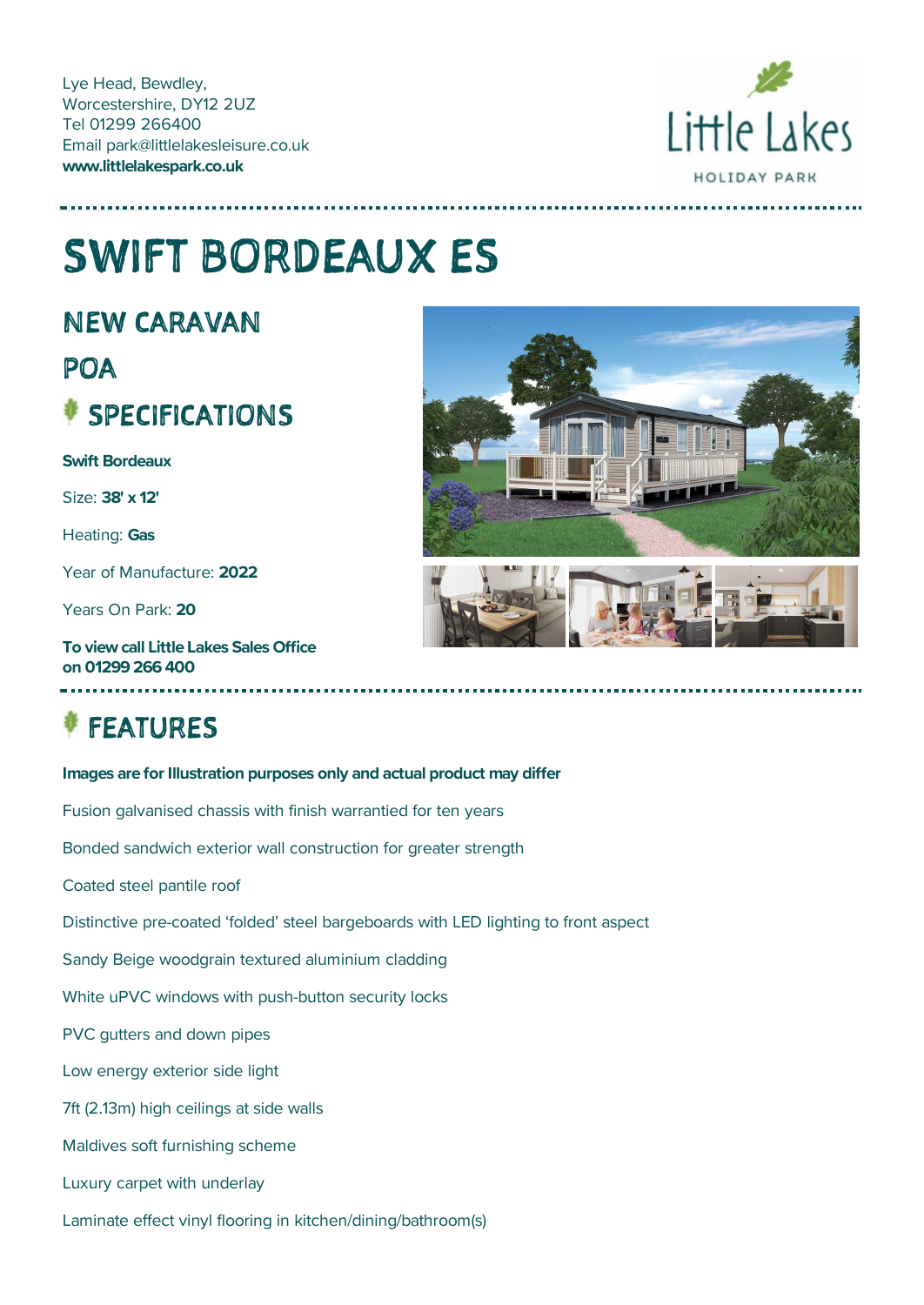Nebraska Oak woodgrain

Low energy LED lighting throughout

Stylish Pronto gold matt handles throughout

USB sockets

Double electric sockets throughout

Freestanding two-piece suite with fold out occasional bed and scatter cushions

TV point with Co-Ax and 240V socket

Framed fireplace with contemporary Bach electric fire

Thetford Cocina glass fronted oven, grill and electronic ignition with improved door function, higher temperatures, burner rating and heat-up times

Four-burner gas hob with electronic ignition

Discrete externally vented extractor fan

Integrated microwave oven\*

Integrated fridge and freezer

Stylish kitchen units in Riverstone Supermatt with upper doors in Light Grey perfect touch

Soft close on kitchen units

40mm Levanto Marble laminate worktops with upstands

Steam Punk pendant light fittings above central worktop

Double bed in main bedroom with lift up storage (king-size in 35'x12' 2B & 38' x12' 2B)

#### NEW deeper and more luxurious Aurora Duvalay™ mattress to all beds with Crib 5 rated

Well-appointed and stylish, the Bordeaux and Bordeaux Escape Holiday Homes present contemporary, practical accommodation with a choice of two or three bedrooms. The 'Maldives' soft furnishings scheme conjures an elegant aspect which complements the overall interior design, these holiday homes offer exceptional value for money as well as a homely feel.

With excellent specification from luxury carpet with underlay to low energy LED lighting throughout and warm 'Nebraska Oak' woodgrain, they have been devised for inviting family getaways.

The bright, airy living area provides a cosy yet spacious retreat with a freestanding two-piece suite, including fold-out occasional bed and scatter cushions, framed fireplace with 'Bach' electric fire, and a sleek coffee table with two upholstered stools underneath. There's a TV point with Co-Ax and 240V socket for relaxing evenings in, and a large mirror and modern framed wall picture add extra flair.

The open-plan layout flows through to the well-equipped kitchen, where you'll find streamlined soft-close kitchen units in 'Riverstone' and light grey upper doors, as well as 'Torano Marble' laminate worktops with upstands for an on-trend look. The high-quality appliances range from a Thetford 'Cocina' glass fronted oven and grill with four-burner gas hob, to an integrated microwave and A+ rated double door fridge freezer, perfect for preparing meals to be shared around the dining suite with four 'Rochelle' chairs (two additional folding chairs in three-bed models).

Freshen up in the chic bathrooms. The main bathroom has a large shower cubicle with glass sliding door and thermostatic shower, LED vanity spotlights, a dual flush WC and extractor fan, while a convenient WC and sink are located off the main bedroom.

Available in both two and three-bedroom layouts, both the Bordeaux and Bordeaux Escape offer plenty of space for everyone to recharge. The ample main bedroom has a vanity area with mirror and socket, as well as a king-size or double bed (depending on model) with lift-up storage. All beds are fitted with Duvalay™ mattresses, featuring Crib 5 rated fabric, and are